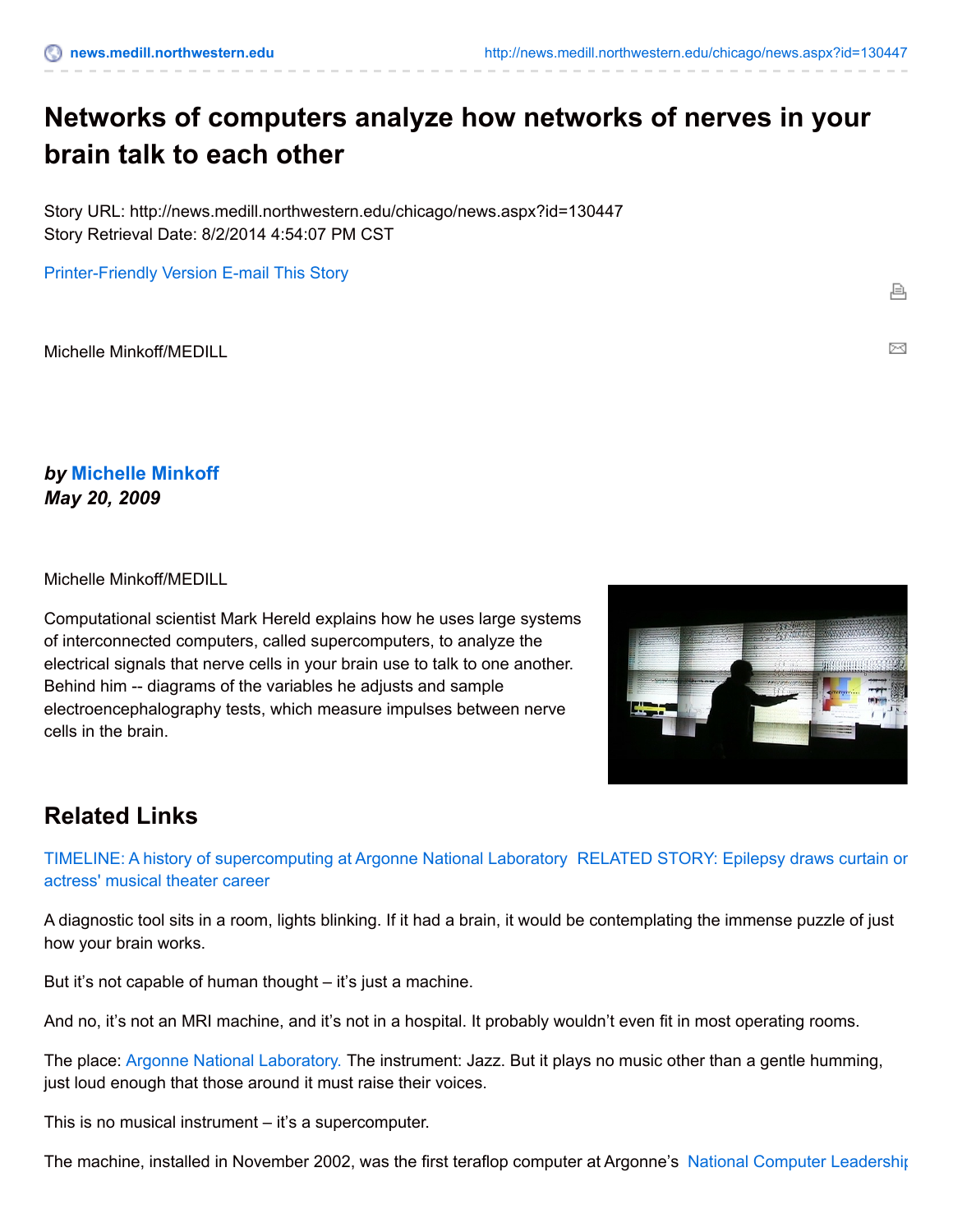Facility on the lab site, about 25 miles southwest of Chicago. Teraflop is a measurement of the computer's speed – meaning it can perform a trillion multiplication problems in a second. Imagine how much easier that might have made high school calculus.

The machine functions on the precept of parallel computing – the idea that many small machines working together are vastly more efficient than either one small machine or one large machine. Jazz is comprised of 350 smaller computers, or nodes. Each node, if left running continuously for a year, could perform the calculations it would take a human 20 years to hammer out.

Computational scientist Mark Hereld and his colleagues create thousands of different simulations that enable them to look at thousands of nerve cells, or neurons. They have presented their work at many conferences, and most recently published two papers in the April 2007 Journal of Clinical [Neurophysiology](http://www.clinicalneurophys.com/pt/re/jclnneurophys/toc.00004691-200704000-00000.htm;jsessionid=KJyJYxTyXbyKJY2CM5Q7kbT6vG4x4Cnp2S1Xl2QyW7dTMfxnHBZK%21-1775402713%21181195628%218091%21-1). But because of the many levels of nuance to the brain, the research continues, with no signs of letting up anytime soon.

This research looks at how impulses travel between nerve cells in the brain, which allows messages to be sent to muscles throughout the body. Understanding how this communication works could help doctors figure out how to prevent seizures in patients with epilepsy. This knowledge would also help doctors and pharmacists adjust medications and surgeries so they are more effective for patients. The implications would extend to better comprehension of a variety of neurological conditions, including Parkinson's and Alzheimer's diseases. Hereld says he is fascinated by the mathematical puzzle that is the human brain.

"Healthy brains are quite mysterious. It's very interesting because some aspects of it are genetically engineered into place, common to everybody. At some level, there are places where wiring does not depend on 5 billion years of specific evolution, but is learned through a lifetime of the owner of the brain. The dividing line between those effects is interesting," says Hereld.

Because these changes are so complex, there is a vast amount of information that can't be seen with something as general as electroencephalography, otherwise known as an EEG, which measures electrical activity in the brain, Hereld says.

EEGs print out a map of the electrical activity in the brain, resulting in a set of wavy lines that look to the untrained eye like a child's drawing of waves on the beach.

An EEG measures impulses in the brain, but takes the measurement from the outside. For the test, minute electrical contacts are placed on a patient's head and electrical signals are measured at those particular places. Each sensor is measuring electrical potential transmitted from the surface of the brain.

But, Hereld says, this test is merely an average of the signals passing through millions and millions of cells in the brain. To reach electrical contacts, this average of signals must pass through bone and skin, extremely thick and dense materials, which can obscure the readings. When EEGs are used to look at the brain, Hereld and his team simply can't get the amount of detail they need, which is why creating neural models using a very powerful computer is necessary.

"It allows us to think about the problem in principle from the bottom all the way up to the top, to develop models that look at the genetic relationship of proteins, all the way up to computations that analyze an aggregation of signals, which can then be compared to an EEG," says Hereld.

Another reason neural modeling is essential is mathematicians' human brains simply don't have the capability to do the sheer number of calculations required to examine different scenarios, or to analyze the millions of cells in the brain. Simulations enable the computer to look at the intricate systems in the organ, and calculate what would happen if impulses started at different places in the neural system. This is important because, Hereld says, "[epilepsy] is a complicated disease, and it has ramifications at the molecular level. These molecules intercede and mediate electrical communication in the synapses," small gaps between brain cells.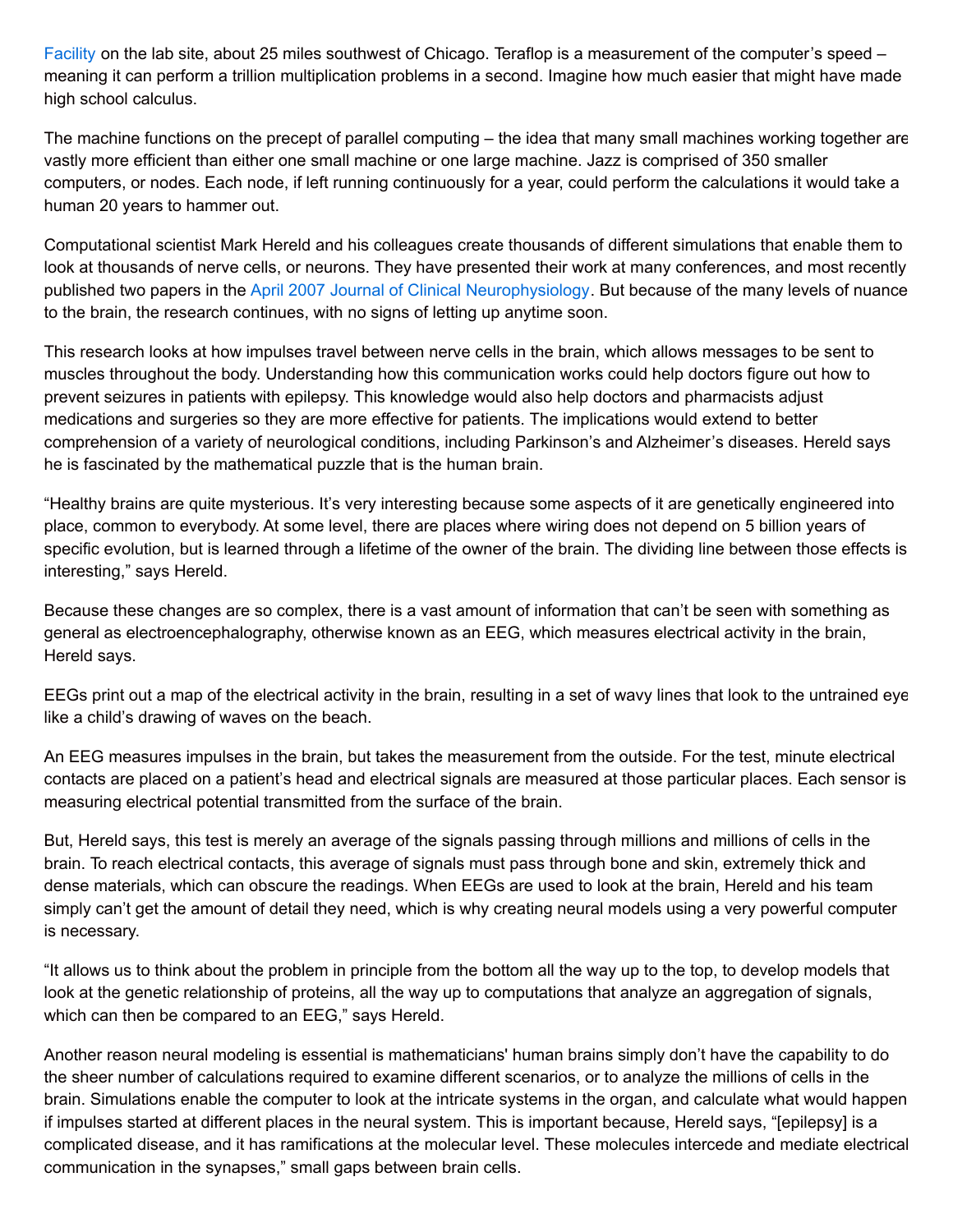While other researchers around the nation are modeling the brain, Hereld says his simulation has a greater level of detail. "Some simulations look at a simple model of the neuron, and see whether it fires a signal or it doesn't. We are able to look at where that signal goes, how it gets there, and what part of the neuron is affected."

But in the five years the simulation has been running, Hereld says his team has barely begun to make discoveries.

The simulation is designed to examine how neurons are connected. Distinct types of synapses attach cells to one another. But more than 30 types of cells exist in the neocortex, the part of the brain Hereld's team is currently examining. Every time one type of neural cell connects to another type, it requires a different type of connection. And new cell types are still being discovered. One thing the scientists do know: There are 100 billion cells in the brain. And that's a lot of calculations.

To get a deeper understanding of the brain's anatomy and function and to analyze more cell types at once, Hereld uses the parallel computing technology at Argonne. That means the simulation has to be divided into smaller sections, compartmentalized pieces of computer code used to divide up very large programs so they can be run on many smaller computers in parallel. The size of these pieces varies depending on the supercomputer's power. A piece of code can include anywhere from 20 to 70,000 cells.

Right now, the simulations are small enough to run on one computer within the larger supercomputer, but they are being run with hundreds of adjustments to multiple variables. For example, the team can look at how changing the strength of the wire-like connection between cells affects the accuracy of a neural signal reaching where it needs to go.

The result of the simulations so far? The scientists adjusted the signals either to excite or to inhibit brain activity. "You might expect that excitation would cause more seizures, but what we found is quite the opposite, it's the inhibitory," says Hereld. "It took hundreds of simulations to look at every possible option in the spectrum, and each of these simulations looked at between a few thousand and ten thousand cells."

But using so many computers at once is not without its problems. Even as each computer calculates the necessary information for a certain group of cells, getting computers to communicate quickly with one another can be difficult, according to Paul Messina, director of science at Argonne's Leadership Computing Facility.

"If you only have a few highways and lots of cars trying to get onto them, you get congestion. For the same reason, lots of wires are needed to connect the computers to each other, but that makes it more expensive to build," he says.

Wim van Drongelen heads a team at the [University](http://www.uchospitals.edu/) of Chicago Hospitals that works with Hereld. Van Drongelen and an interdisciplinary group of doctors and researchers are following young epilepsy patients, treating them with drugs and surgery. They work with the Argonne team to try to reproduce the behavior of actual tissue in the simulation. Van Drongelen says a virtual model of the brain is key to providing the detail necessary to understanding how nerve cells go awry during a seizure.

"If you understand the mechanism, maybe you can fix it, or do something to help patients avoid seizures," says van Drongelen, who heads the research at the Pediatric Epilepsy Center at the University of Chicago Hospitals.

Hereld agrees: "We can perform experiments more simply in the simulation. Because everything is virtual and we can touch whatever we want, we can grab any knob, do what we want to a cell or signal, and ask how that affects overall behavior. That's considerably different than experimenting with people or even cell tissue; you can't adjust just one variable, such as the strength of a signal going from one place to another."

Dr. John Ruge thinks a better understanding of how neurons work is extremely important for the field of neurology. The chief of pediatric neurosurgery at [Advocate](http://www.advocatehealth.com/luth/) Lutheran General Hospital in northwest suburban Park Ridge says the brain still holds puzzles for many doctors and scientists. "I've been studying the brain for 30 years. It's the size of a shoebox, and I feel we haven't even scratched the surface of understanding it."